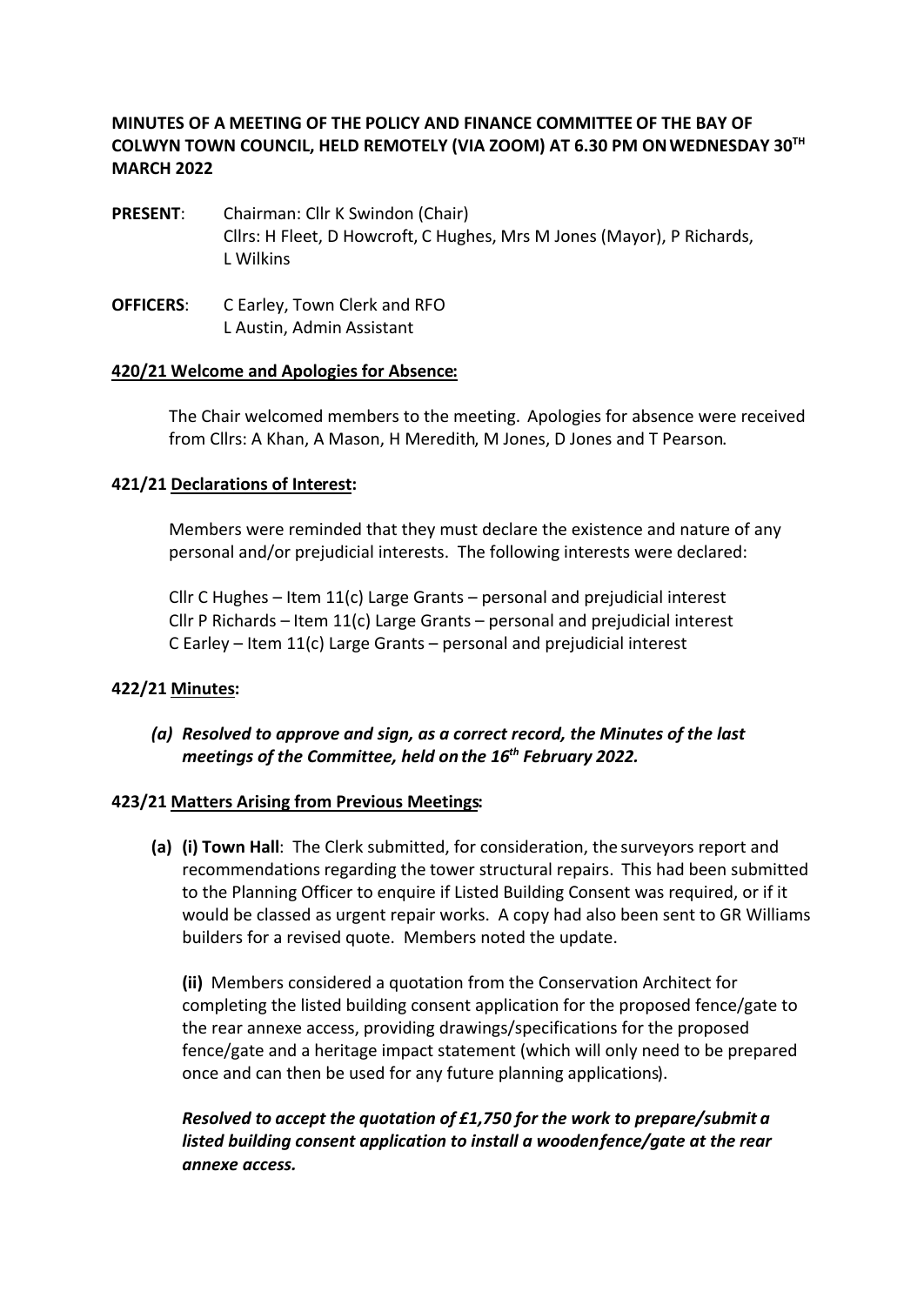**(iii)** Members received a report on some minor internal defects, following a recent routine inspection, and note that estimates/quotations for repairs will be obtained.

# *Resolved to delegate authority to the Clerk to proceed with the repairs, up to a value of £500 per trade, with 3 quotes to be obtained for anything in excess of this amount.*

**(iv)** The Clerk submitted an update from D R Williams on the deferred works and members were asked to consider a quotation for works to pigeon proof and insulate the Main Chamber roof void.

*Resolved to accept the quote for £2,689.58 to pigeon-proof and insulate the main chamber roof void, but to request a 5-year guarantee on the pigeon-proofing measures.*

*Further resolved to delegate any final decision to the Clerk/Chair and Cllr P Richards after a response to this request is obtained from the builder.*

**(b) Digital Noticeboards**: The Clerk informed members that the noticeboards would be installed by Friday  $1<sup>st</sup>$  April, with content to be uploaded by the editorial team.

*Resolved to authorise payment of the invoices to CCBC (for installation/electrical works) of £14,500, and the balance/final payment to Route Media (25% of total cost).*

**(c) Town Hall Leases**: Members noted that Conwy Connect have confirmed that they will be vacating the premises at the end of April and the Clerk is awaiting an appointment with the solicitor (now Bone & Payne) to draw up the new lease for Mens Shed, to commence on 1/5/22 for a period of 7 years*.*

## **424/21 Finance:**

- *(a) Resolved to authorise payments made on behalf of the Council for the period 01.01.22 to 28.02.22, as detailed in Schedule 'A' attached.*
- *(b) Resolved to authorise the Chairman and Clerk to carry out the checking and authenticating of the bank reconciliation(s) as at 28.02.22.*
- *(c) Resolved to receive the following correspondence from CCLA:*
	- *(i) Market Report February 2022*
	- *(ii) PSDF Statement as at February 2022 (and authorise year-end transfer of balance)*
	- *(iii) Property Fund prices as at February 2022.*

**425/21 Welsh Government:** There was no correspondence from the Welsh Government.

**426/21 Conwy County Borough Council:** The Clerk submitted, for consideration, a request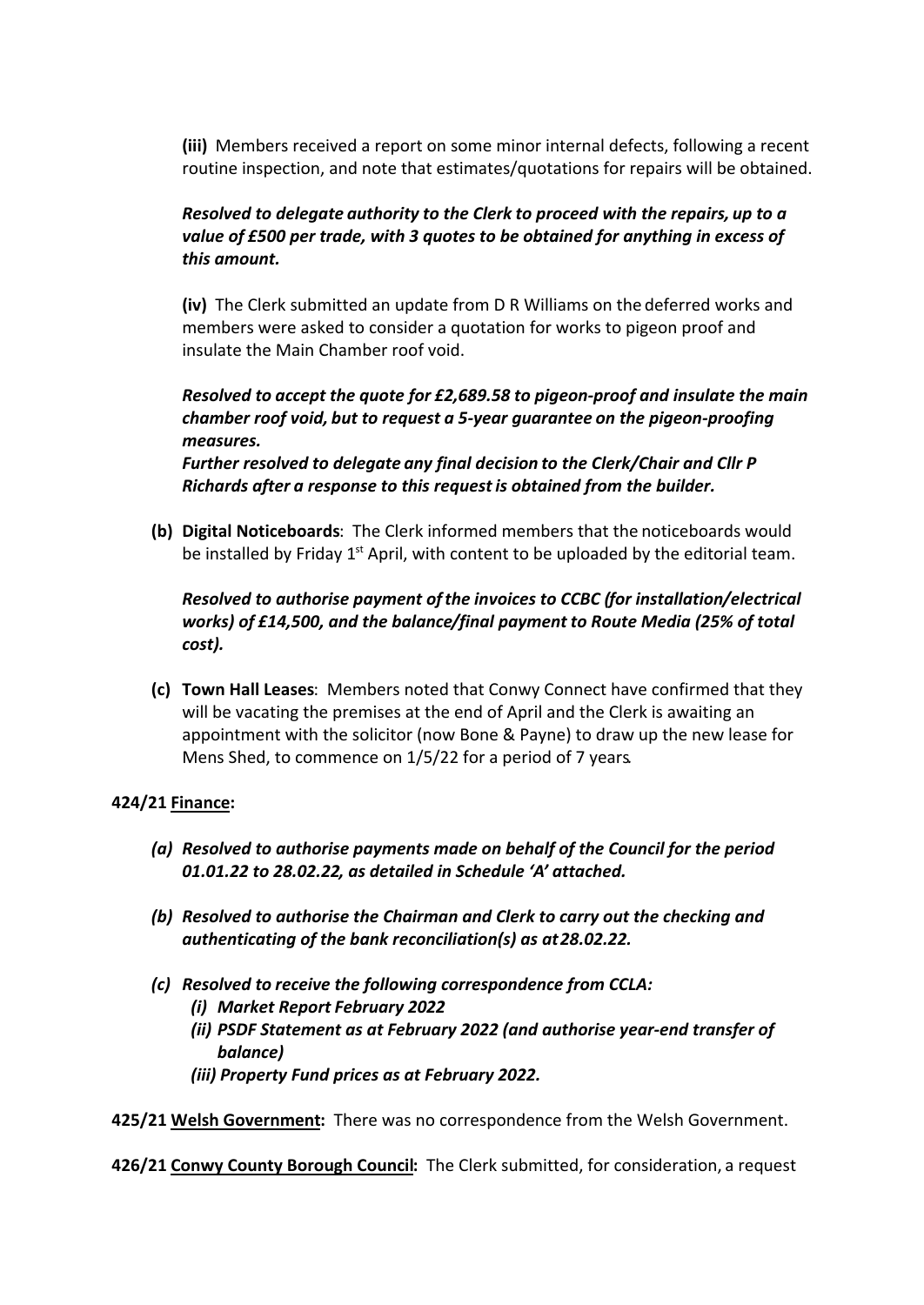by Cllr A Khan and PCSO Gethin Chapman for support for the temporary removal of two CCBC benches on Sea View Road, due to antisocial behaviour.

Members considered the request, but felt that a longer term solution was required, as the removal of the benches would only move the problem elsewhere and impact on other residents who use the benches during the day. It was noted that a Safer Streets project had been established, due to anti-social behaviour, and that funding for additional CCTV and a higher police presence had resulted from this.

# *Resolved to recommend that the Council declines to support the removal of the benches and requests other ways of addressing the issues are explored.*

The Clerk also submitted, for consideration, a request for funding for the signage required for a PSPO (Public Spaces Protection Order) to designate an area of the town centre as a no-drinking zone, as a more permanent deterrent, at an approximate cost of £800. Members were in approval, in principal, of the Order and signage required, but queried if this would also affect local licensed premises with outdoor seating areas. Cllr L Wilkins offered to find out if there were any implications for local businesses and report back to the committee.

## *Resolved to recommend approval of the PSPO signage, at a cost of £800.*

- **427/21 Wales Audit Office:** Members received the notice of the audit for 2021-22, including the additional information required and confirmation of the audit cycle for 2021-22 onwards. It was noted that a higher budget would be needed in 2023, when the council would need a full, detailed audit as part of the new 3-year cycle.
- **428/21 Cyber Security Risk Management**: Members noted the information from Microshade on additional cyber security measures.
- **429/21 Website Updates**: The Clerk submitted, for consideration, a quotation from Livetech to undertake work to add sections to the Town Council website for Community Wellbeing (with direct links to the national Dewis site) and for the Digital Noticeboards, at a daily rate of £315 (estimated to be a maximum 2-days work).

## *Resolved to authorise the Clerk to instruct Livetech to undertake the works, and to approve payment at the daily rate of £315.*

## **430/21 Grants**:

- **(a) Small Grants 2021/22:**
	- (i) The Clerk submitted, for consideration, the small grant applications received for Q4.

*Resolved to recommend approval of applications K and L, and decline application M (as they have already received a small grant during the current financial year), as detailed in Schedule B attached.*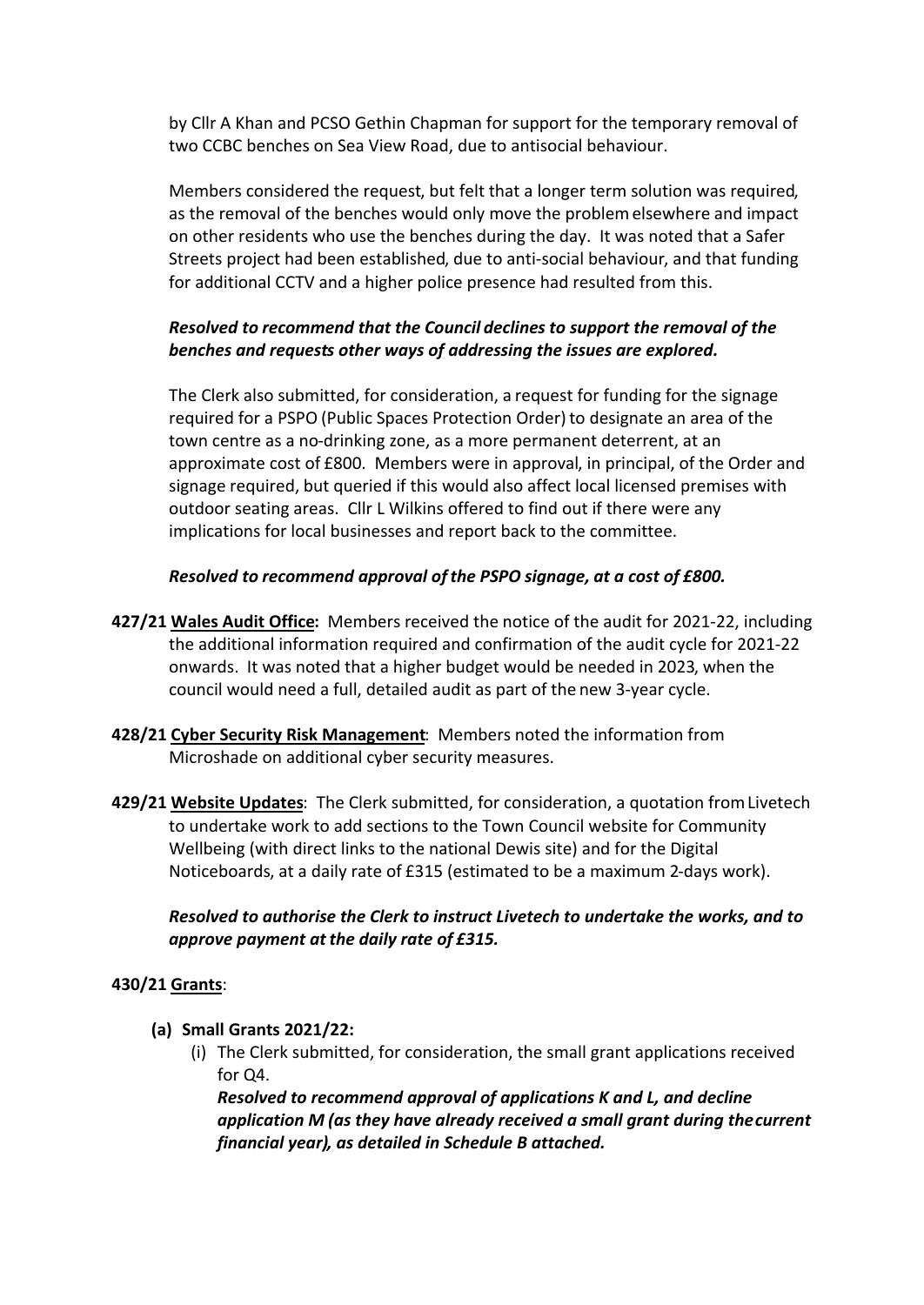- (ii) Members considered making year-end donations to the following local charities, supported by the Town Council:
	- 1. Llandrillo Poor and Education Charities
	- 2. Sir John Henry Morris Jones Trust Fund

*Resolved to approve year-end donations of £2,000 to each charity, and to recommend carrying forward the remaining small grant balance to the small grants budget for 2022/23.*

- **(b) Events Grants 2022/23:**
	- (i) The Clerk submitted, for consideration, an additional event grant application received.

*Resolved to recommend approval of application G, as detailed in Schedule C attached.*

(ii) The Clerk submitted, for consideration, applications for Platinum Jubilee grants.

**Resolved to recommend approval of applications A, B, C, D, E, and F, as detailed in Schedule D attached.** 

**(c) Large Grants 2022/23:** The Clerk submitted, for consideration, additional grant applications received.

- Cllrs C Hughes, P Richards and the Clerk declared a personal/prejudicial interest in application G, due to a close personal association with either the Colwyn Bay Environment Federation or Eirias Bowling Club, and were place in the waiting room while the item was being considered.

# *Resolved to recommend approval of grant applications G and H, and decline application F, as detailed in Schedule E attached.*

- **(d) Ward Allowances:** Members received and noted the final summary for 2021/22.
- **(e) Reports:** Members noted thank you letters/reports from the following:
	- **(i)** Citizens Advice Bureau
	- (ii) Home Start Conwy

## **431/21 Confidential Matter:**

*In accordance with the Public Bodies (Admission to Meetings Act) 1960 and with Standing Order 3(d), it was RESOLVED that, in view of the confidential nature of the business about to be transacted, it was advisable in the public interest that the press and public be temporarily excluded.*

Members noted correspondence from a solicitor appointed by the Council's insurer in respect of an ongoing claim relating to the 2018 bonfire event.

*Resolved to authorise the Clerk to sign and return the consent form to the solicitor and to await the outcome of the claim, in due course.*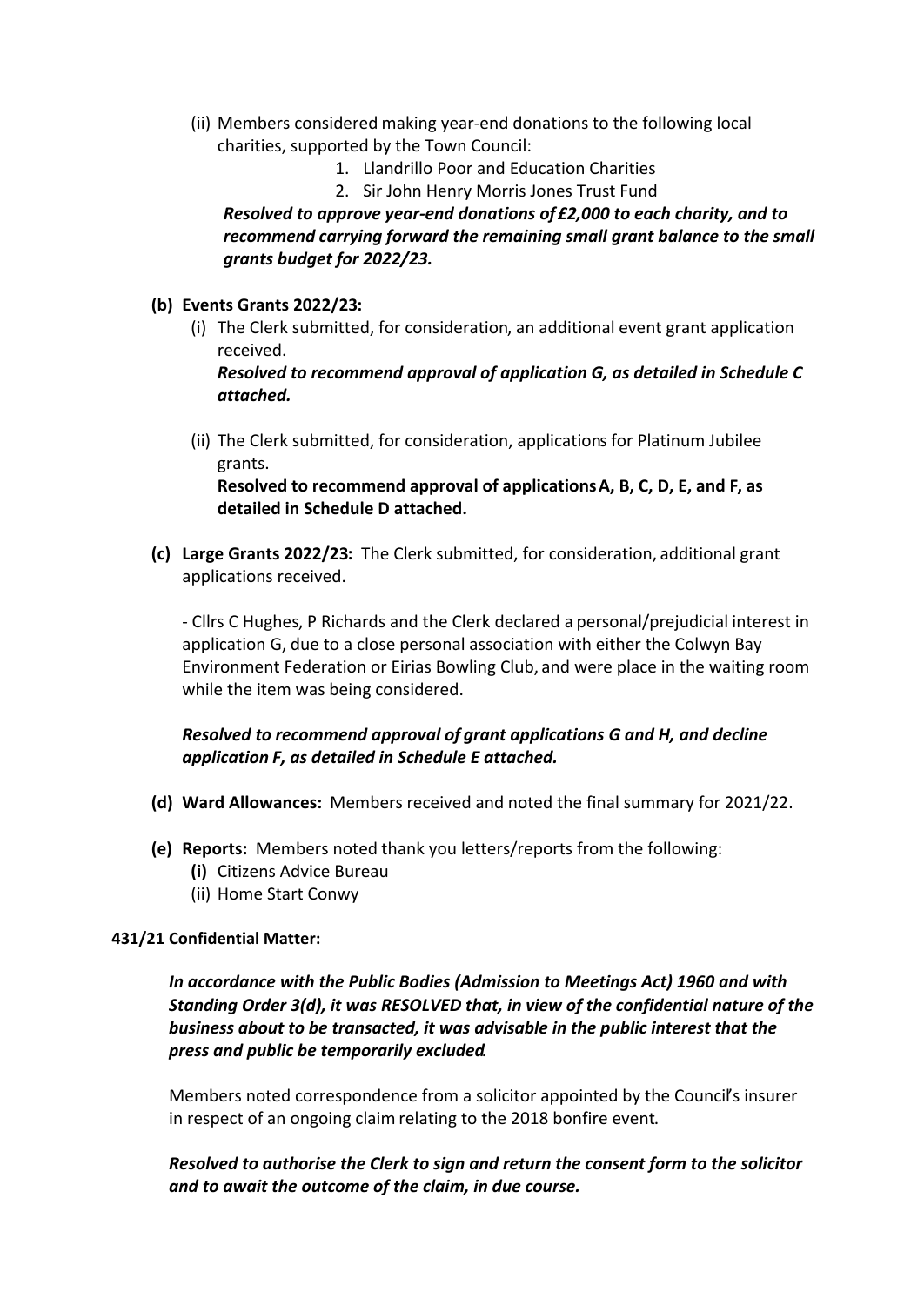The meeting closed at 8.45pm.

..……………….…….…… Chairman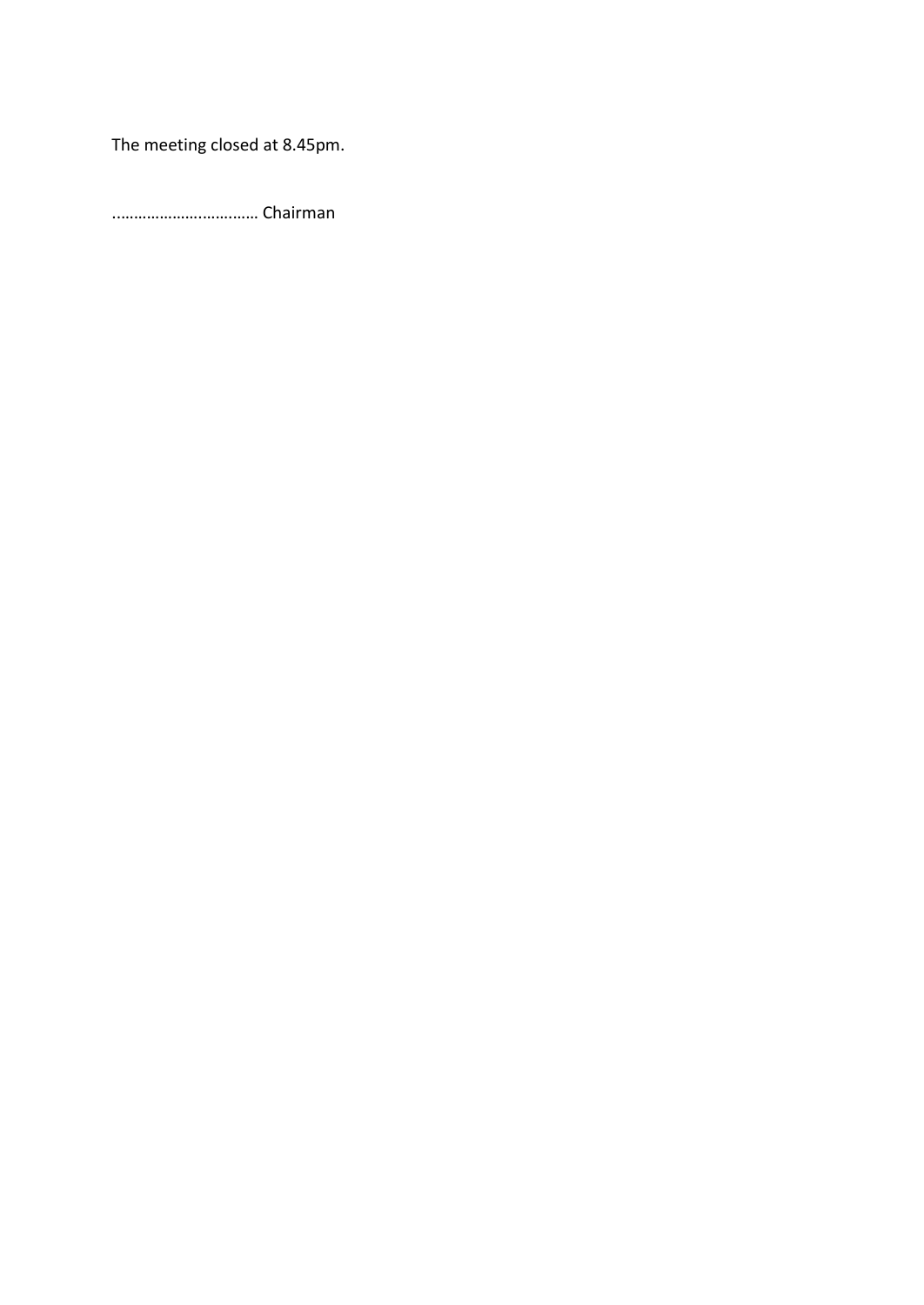Time: 14:18

# Bay of Colwyn Town Council 2021/22

Treasurers A/c 00164077

#### List of Payments made between 01/01/2022 and 31/01/2022

| Date Paid  | Payee Name                           | Reference | Amount Paid Authorized Ref | <b>Transaction Detail</b>       |
|------------|--------------------------------------|-----------|----------------------------|---------------------------------|
| 01/01/2022 | Canda Copying Ltd                    | DD        | 114.00   056               | Copier Rental Q4                |
| 04/01/2022 | Barclaycard                          | DD        | 19.50   056                | <b>WIFI Extender</b>            |
| 13/01/2022 | Hampson Lewis                        | <b>FP</b> | 360.00   056               | <b>Valuation Town Hall</b>      |
| 13/01/2022 | Absolute Sound & Light               | FP        | 1,374.00   056             | Events                          |
| 13/01/2022 | Clira                                | <b>FP</b> | 108.00   057               | <b>Monthly Water Monitoring</b> |
| 13/01/2022 | Society Local Council Clerks         | <b>FP</b> | 406.00   057               | Clerk Subs                      |
| 13/01/2022 | Microshade Business Consultant       | FP        | 145.78   057               | Backup                          |
| 13/01/2022 | livetech                             | FP        | 411.00   057               | livetech                        |
| 13/01/2022 | Canda Copying Ltd                    | <b>FP</b> | 36.54   057                | Copy Charges Q3                 |
| 13/01/2022 | Signs Workshop                       | FP        | 1,311.60   057             | <b>New Noticeboards</b>         |
| 14/01/2022 | Employees                            | <b>FP</b> | 5,315.55   055             | Salary January                  |
| 14/01/2022 | <b>Gwynedd Council</b>               | 4000      | 1,628.92   055             | Pensions January 22             |
| 14/01/2022 | <b>HMRC</b>                          | FP        | 1,685.81   055             | PAYE & NI January 22            |
| 14/01/2022 | Conwy County Borough Council         | FP        | 736.00   055               | <b>NNDR Town Hall</b>           |
| 14/01/2022 | I P Williams                         | <b>FP</b> | 289.50   055               | <b>Translations</b>             |
| 14/01/2022 | Opus Energy                          | DD        | 1,088.08 i 056             | Gas Rhiw Road                   |
| 14/01/2022 | Opus Energy                          | DD        | 340.70   056               | <b>Gas Rear Annexe</b>          |
| 17/01/2022 | onecom                               | DD        | 69.28 i 056                | phones/broadband                |
| 21/01/2022 | <b>Hamilton Security Systems LTD</b> | <b>FP</b> | 72.00   058                | <b>CCTV Callout</b>             |
| 21/01/2022 | Cambrian Woodland                    | <b>FP</b> | 2,406.00   058             | <b>Xmas Trees</b>               |
| 21/01/2022 | C J Earley                           | FP        | 3.69   058                 | Reimbursement for phone calls   |
| 24/01/2022 | Royal British Legion                 | 005530    | $37.00$ $1058(a)$          | <b>Rem Sunday Wreaths</b>       |
| 24/01/2022 | <b>Llandrillo Charities</b>          | 005531    | 500.00   058(b)            | Poor Charity (W/Alls)           |
| 24/01/2022 | <b>Llandrillo Charities</b>          | 005532    | 649.70   058               | <b>Education Trust</b>          |
| 28/01/2022 | <b>British Gas Lite</b>              | DD        | 817.78   056               | <b>British Gas Lite</b>         |
| 28/01/2022 | <b>CVSC</b>                          | FP        | 2,000.00   059             | <b>GWIL Events 31/7 29/8</b>    |
| 28/01/2022 | Llandrillo yn Rhos Mothers Uni       | <b>FP</b> | 500.00   059               | <b>Small Grant</b>              |
| 28/01/2022 | <b>Planning Aid Wales</b>            | FP        | 40.00   059                | Training /Planning R Owen       |
| 28/01/2022 | Roz Dudley                           | FP        | 26.00 i 059                | <b>WFH January</b>              |
| 28/01/2022 | Louise Austin                        | FP        | 26.00   059                | WFH                             |
| 28/01/2022 | C J Earley                           | <b>FP</b> | 26.00   059                | <b>WFH</b>                      |

Total Payments 22,544.43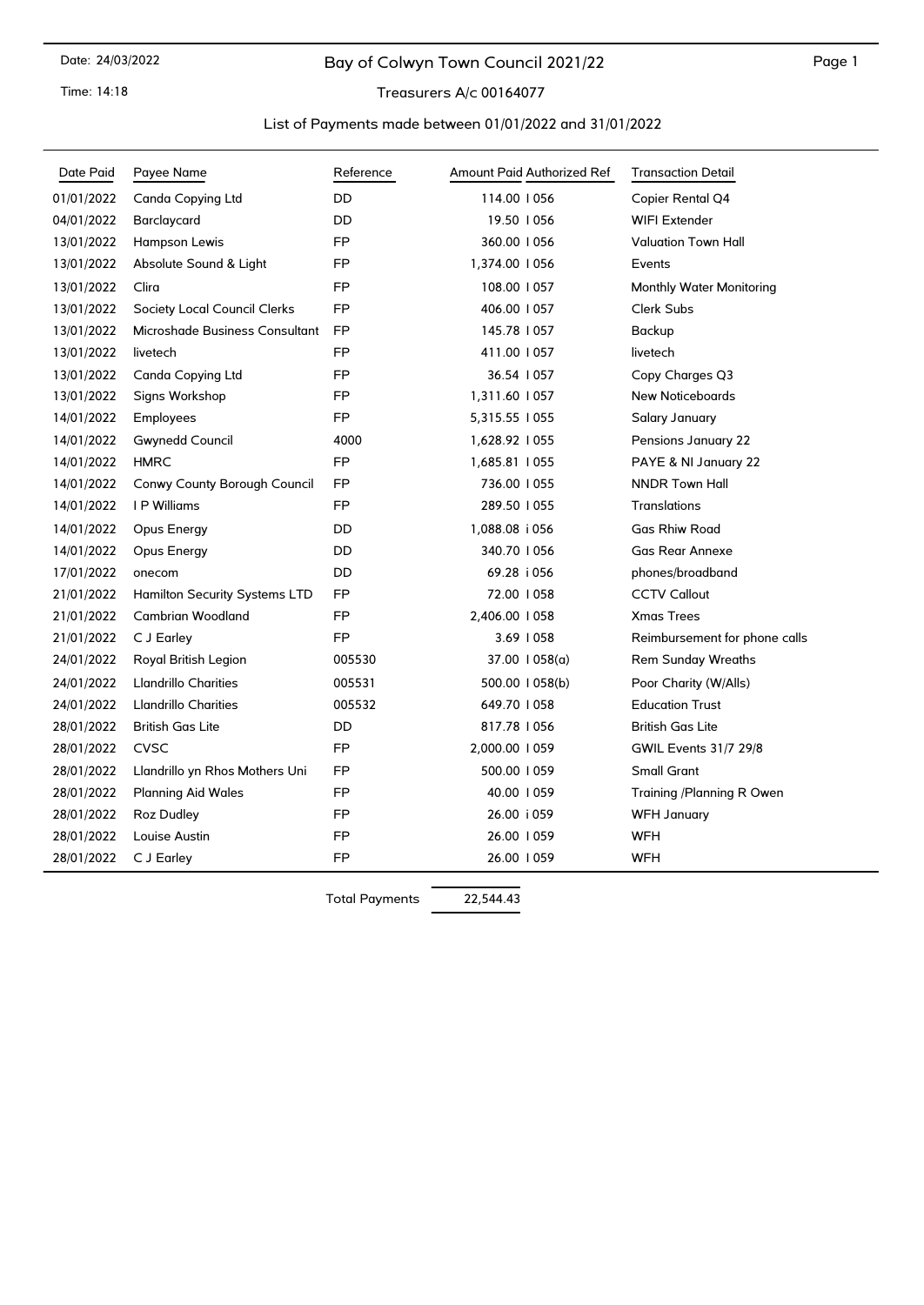# Bay of Colwyn Town Council 2021/22

Time: 14:16

# Treasurers A/c 00164077

#### List of Payments made between 01/02/2022 and 28/02/2022

| Date Paid  | Payee Name                     | Reference | Amount Paid Authorized Ref | <b>Transaction Detail</b>   |
|------------|--------------------------------|-----------|----------------------------|-----------------------------|
| 04/02/2022 | Barclaycard                    | <b>DD</b> | 240.00   062               | Planning Fee/Mobile phone   |
| 14/02/2022 | Opus Energy                    | DD        | 1,245.10   062             | Gas January                 |
| 14/02/2022 | Onecom                         | DD        | 69.28 1062                 | phone/Broadband             |
| 14/02/2022 | <b>Scottish Power</b>          | DD        | 582.88   062               | <b>Electric Charges</b>     |
| 15/02/2022 | Employees                      | <b>FP</b> | 5,325.75   060             | Salary February             |
| 15/02/2022 | Gwynedd Council                | FP        | 1,628.92   060             | Pensions February           |
| 15/02/2022 | <b>HMRC</b>                    | FP        | 1,685.61   060             | PAYE & NI                   |
| 15/02/2022 | Microshade Business Consultant | <b>FP</b> | 145.78   060               | <b>IT Services</b>          |
| 15/02/2022 | I P Williams                   | FP        | 144.96   060               | <b>Translations</b>         |
| 15/02/2022 | Clira Ltd                      | FP        | 108.00   060               | Legionella Checks           |
| 21/02/2022 | Snowdonia Fire Protection LTD  | <b>FP</b> | 263.77   061               | <b>Extinguishers Checks</b> |
| 21/02/2022 | Society Local Council Clerks   | <b>FP</b> | 162.00   061               | <b>Staff Training</b>       |
| 21/02/2022 | <b>TAPE</b>                    | FP        | 5,000.00   061             | <b>Xmas Event Grant</b>     |
| 21/02/2022 | D R Williams                   | FP        | 17,911.16   061            | <b>Town Hall Works</b>      |
| 21/02/2022 | Conwy County Borough Council   | <b>FP</b> | 1,066.00   061             | Lorawan People Flow Sensors |
| 21/02/2022 | Dwr Cymru                      | FP        | 200.09   061               | TH Charges to 13/1/22       |

Total Payments 35,779.30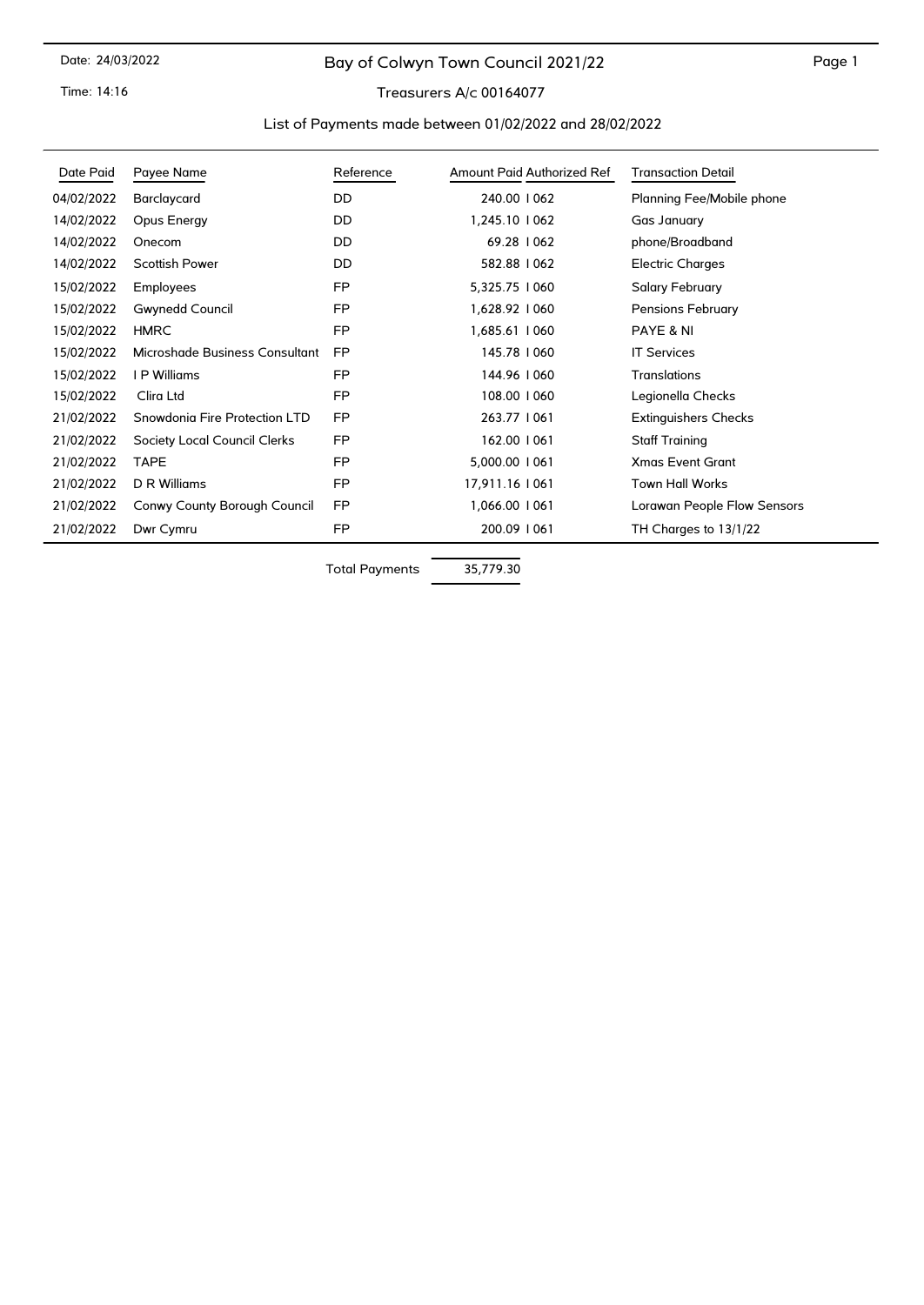#### **Summary of Small Grant Applications for 2021/22**

| Applicant:                                                                                                              | Amount<br>Requested: Considered:          | Date               | Amount<br>Rec / Approved: Youth Grants       | <b>Moved</b> to | <b>Purpose of Grant:</b>                                                                                                                                        | <b>Exp Powers:</b> | S <sub>137</sub><br><b>Total</b> | Date<br>Paid | Notes: | Report<br>received:         |
|-------------------------------------------------------------------------------------------------------------------------|-------------------------------------------|--------------------|----------------------------------------------|-----------------|-----------------------------------------------------------------------------------------------------------------------------------------------------------------|--------------------|----------------------------------|--------------|--------|-----------------------------|
| Urgent application considered 12.05.21<br>A Sure Hope Church                                                            | £500                                      | 12.05.21           | £500.00                                      |                 | To purchase a large freezer to hold frozen food donations                                                                                                       |                    |                                  | 18.6.21      |        |                             |
| B Llandudno and Colwyn Bay Tramway Society                                                                              | £500                                      | 30.06.21           | £500.00                                      |                 | Towards ongoing maintenance/improvemetns to tram No7 and to<br>progress work on narrow-gauge tram                                                               |                    |                                  |              |        |                             |
| C RVS Companionship at Home                                                                                             | £200                                      | 30.06.21           | £200.00                                      |                 | For day to day running costs: volunteer mileage, training and<br>induction, refreshements, stationery and stamps                                                |                    |                                  |              |        |                             |
| D Colwyn Bay Model Boat Club                                                                                            | £340.39                                   | 29.09.21           | (withdrawn - ward<br>alllowance<br>approved) |                 | Repair / repaint all benches and seats in Eirias Park; recompense<br>for weed cutting / inhibitors in lake                                                      |                    |                                  |              |        |                             |
| E NWAMI                                                                                                                 | £500                                      | 29.09.21           | DEFER - send<br>updated grant<br>form        |                 | To purchase 2 laptops to assist those in the community                                                                                                          |                    |                                  |              |        |                             |
| F Samaritans                                                                                                            | £200                                      | 29.09.21           | £200.00                                      |                 | Towards the recruitment / training of volunteers, and publicity and<br>outreach in their catchment area to assist more people in the<br>community,              |                    |                                  |              |        |                             |
| E NWAMI                                                                                                                 | £500                                      | 17.11.21           | £500.00                                      |                 | To purchase 2 laptops to assist those in the community<br>(after CIIr HF to visit NWAMI to discuss support needed)                                              |                    |                                  | 25.3.22      |        |                             |
| G Sure Hope Church                                                                                                      | £500                                      | 17.11.21           | £500.00                                      |                 | Towards the purchase of vegetables to make 600 Christmas<br>meals                                                                                               |                    |                                  |              |        |                             |
| H Llandrillo yn Rhos Mothers Union                                                                                      | £500                                      | 05.01.22           | £500.00                                      |                 | To pay for transport to meetings for membees of the Mothers<br>Union                                                                                            |                    |                                  |              |        |                             |
| Urdd Gobaith Cymru - Eisteddfod Yr Urdd                                                                                 | £300                                      | 05.01.22           | £300.00                                      |                 | Towards running costs of the festival                                                                                                                           |                    |                                  |              |        | <b>Bank details awaited</b> |
| J Dawns I Bawb                                                                                                          | £150                                      | 05.01.22           | £150.00                                      |                 | Towards provision of bilingual dance activities                                                                                                                 |                    |                                  | 25.3.22      |        |                             |
| K Colwyn Bay Heritage Group                                                                                             | £500                                      | 30.03.22           | £500.00                                      |                 | Towards membership costs, ongoing maintenance of website and<br>hybrid meeting costs                                                                            |                    |                                  |              |        |                             |
| L Merched y Wawr                                                                                                        | £250                                      | 30.03.22           | £250.00                                      |                 | Towards the cost of holding meetings, playing for speakers and<br>room rental.                                                                                  |                    |                                  |              |        |                             |
| M Colwyn Bay and Llandudno Tramway Society                                                                              | £500                                      | 30.03.22           | £0.00                                        |                 | Ongoing maintenance and imporvement works on No7 tram, and<br>to make progress on the portable narrow-gauge tram<br>decline - already had small grant this year |                    |                                  |              |        |                             |
| Donation to Trust funds from remaining balance:<br>Sir John Henry Morris Jones Trust<br><b>Llandrill Poor Charities</b> |                                           | 30.3.22<br>30.3.22 | £2,000.00<br>£2,000.00                       |                 |                                                                                                                                                                 |                    |                                  |              |        |                             |
| ANNUAL BUDGET 2021/22 =<br>Less u/spend tfr to Trust Funds from 2020'21<br>Plus unspent Clir Ward Allowances 2021'22    | £12,000<br>$-£1,370$<br>£4,622<br>£15,252 | TOTAL YTD=         | £8,100                                       | £O              |                                                                                                                                                                 |                    | £O                               |              |        |                             |

**\*** S.137 of the Local Government Act 1972 gives the Council authority to incur expenditure which, in its opinion, is in the interests of, and will bring direct benefit to, its area or any part of it or all or some of its inhabitants, subject to an annual limit and certain restrictions and providing the benefit is commensurate with the expenditure to be incurred.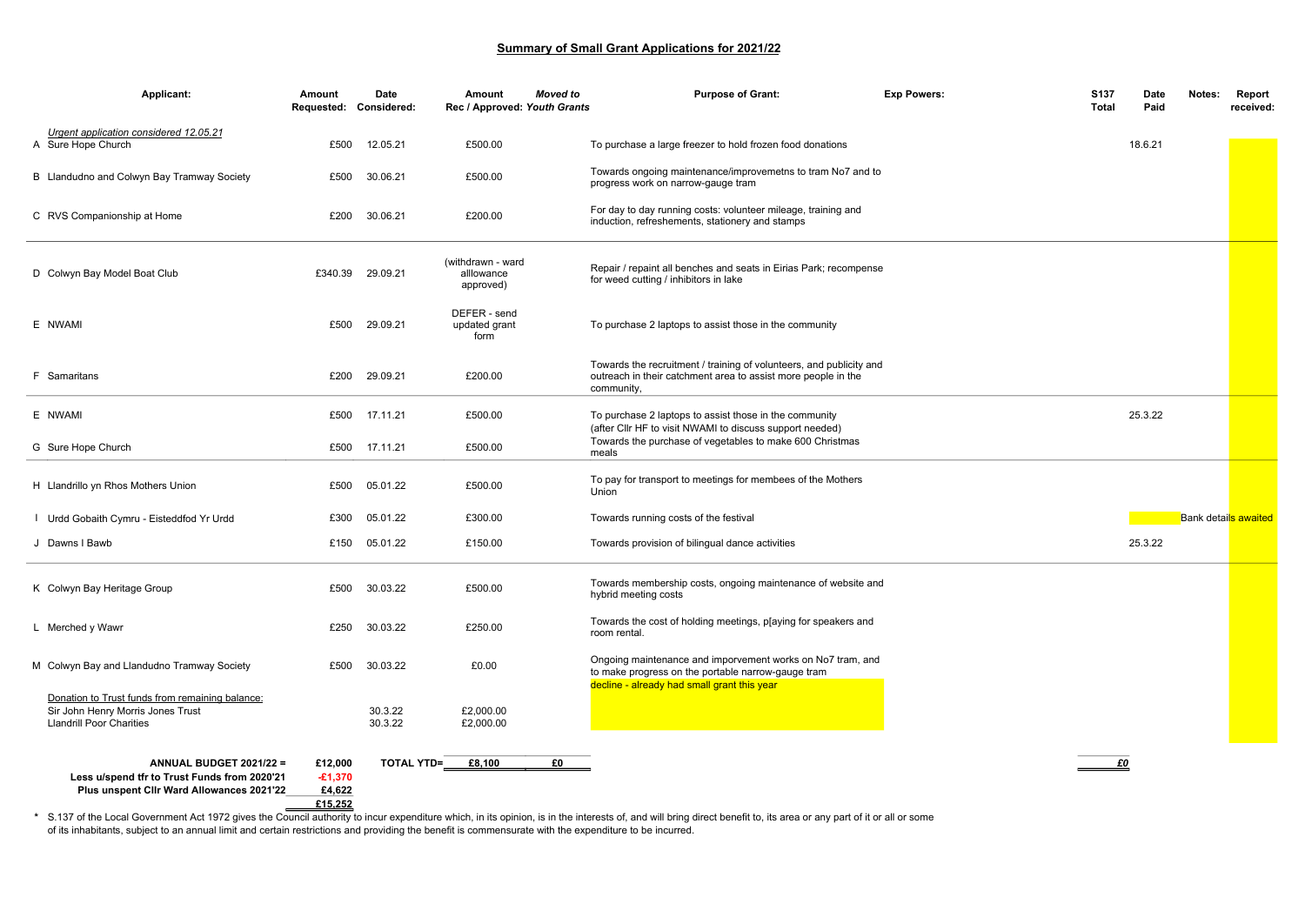#### **Events Grants 2022/23 Budget = £35,000**

| Ref: | Applicant:                           | Event:                                                                  | Date(s):                                                    | Amount<br>Requested:                    | <b>Total Cost:</b><br>(if known) | Amount<br>Given 2021/22 | <b>Recommendation:</b>                                           | Approved (£): | Paid: | Report<br>received? |
|------|--------------------------------------|-------------------------------------------------------------------------|-------------------------------------------------------------|-----------------------------------------|----------------------------------|-------------------------|------------------------------------------------------------------|---------------|-------|---------------------|
|      | A CCBC Major Events                  | Prom Xtra<br><b>Access All Eirias</b><br><b>Extra Concert at Eirias</b> | 7 May 2022<br>12th / 13th August 2022<br>Sat 18th June 2022 | £10,000.00<br>£ 20,000.00<br>£10,000.00 |                                  |                         | Approved in principle<br>Dec 2021 - see<br>separate budget lines |               |       |                     |
|      | <b>B</b> Absolute Sound and Lighting | Live Music Events                                                       | 30th April - 2nd May 2022                                   | £5,000.00                               | £7,225.00                        |                         |                                                                  | £5,000.00     |       |                     |
|      | C Colwyn Bay Cricket Club            | Glamorgan CC Match                                                      | August 2022                                                 | £5,000.00                               | £5,000 - 11,000                  |                         | Event cancelled                                                  |               |       |                     |
|      | <b>D</b> Uke a Bay                   | Uke a Bay Festival                                                      | 12-14th August 2022                                         | £3,600.00                               |                                  | £1,070.00               |                                                                  | £3,600.00     |       |                     |
|      | E Queen's Platinum Jubilee           | Platinum Jubilee Beacon Trail                                           | 30th April - 12th June 2022                                 | £499.00                                 |                                  |                         | <b>NIL</b>                                                       | £0.00         |       |                     |
|      | F TAPE                               | Luminaire                                                               | December 2022 - January 2023                                | £5,000.00                               |                                  |                         | £5,000.00                                                        | £5,000.00     |       |                     |
|      | To be considered 30.03.22            |                                                                         |                                                             |                                         |                                  |                         |                                                                  |               |       |                     |
|      | <b>G</b> St Davids Hospice           | Christmas Film Night                                                    | Friday 2nd December 2022                                    | £500.00                                 | £538.00                          |                         |                                                                  | £500.00       |       |                     |
|      | <b>Platinum Jubilee Grants</b>       | (see separate summary)                                                  |                                                             |                                         |                                  |                         |                                                                  | £2,840.00     |       |                     |
|      |                                      |                                                                         |                                                             | £59,599.00                              |                                  |                         |                                                                  | £16,940.00    | £0.00 |                     |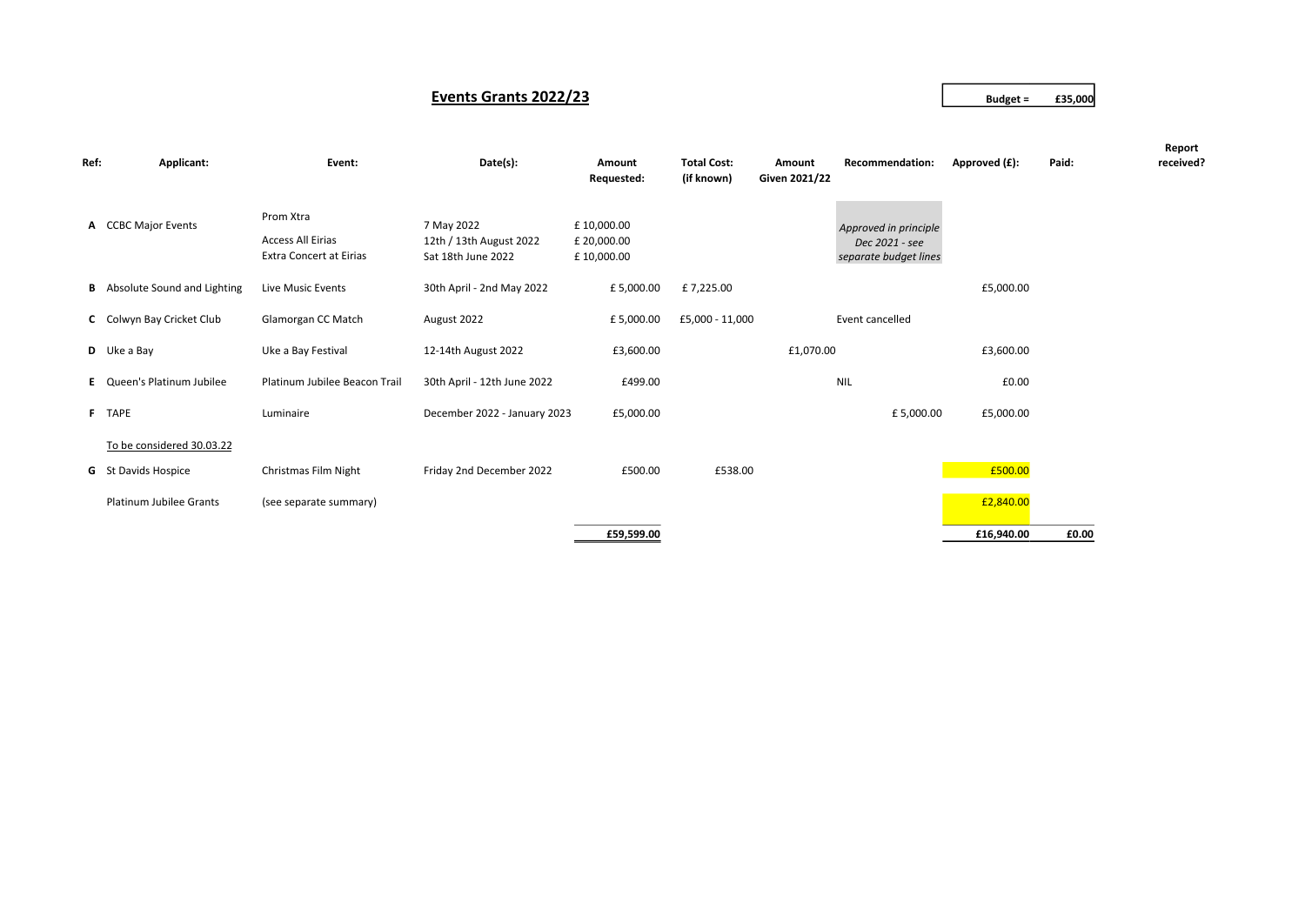#### **Summary of Platinum Jubilee Grant Applications**

| Applicant:                                                                                                           | Amount<br>Requested: Considered: | Date                      | Amount<br>Rec / Approved: Youth Grants | Moved to | <b>Purpose of Grant:</b>                                                                                 | <b>Exp Powers:</b> | <b>S137</b><br><b>Total</b> | Date<br>Paid | Notes: | Report<br>received: |
|----------------------------------------------------------------------------------------------------------------------|----------------------------------|---------------------------|----------------------------------------|----------|----------------------------------------------------------------------------------------------------------|--------------------|-----------------------------|--------------|--------|---------------------|
| To be considered 30.03.22                                                                                            |                                  |                           |                                        |          |                                                                                                          |                    |                             |              |        |                     |
| A NWAMI                                                                                                              | £495                             | 30.03.2022                | £495.00                                |          | To hold a multicultural muscial and Commonwealth foods jamboree in<br>Colwyn Bay town centre on 3rd June |                    |                             |              |        |                     |
| <b>B</b> St Josephs Community Centre                                                                                 | £500                             | 30.03.22                  | £500.00                                |          | Jubilee Picnic in the Park                                                                               |                    |                             |              |        |                     |
| C Rydal Penrhos                                                                                                      | £500                             | 30.03.22                  | £445.00                                |          | School and Community Picnic                                                                              |                    |                             |              |        |                     |
| D Ysgol T Gwynn Jones                                                                                                | £400                             | 30.03.22                  | £400.00                                |          | Jubilee Party                                                                                            |                    |                             |              |        |                     |
| E Ysgol Eirias                                                                                                       | £500                             | 30.03.22                  | £500.00                                |          | Surf Snowdonia Jubilee activities                                                                        |                    |                             |              |        |                     |
| F Ysgol Nant y Groes                                                                                                 | £2,165                           | 30.3.22                   | £500.00                                |          | Jubilee celebration event                                                                                |                    |                             |              |        |                     |
| ANNUAL BUDGET 2021/22 =<br>Less u/spend tfr to Trust Funds from 2020'21<br>Plus unspent Clir Ward Allowances 2021'22 | £0<br>£O<br>E0<br>£0             | TOTAL YTD= <mark>_</mark> | £2,840                                 | £0       |                                                                                                          |                    | <u>eo</u>                   |              |        |                     |

**\*** S.137 of the Local Government Act 1972 gives the Council authority to incur expenditure which, in its opinion, is in the interests of, and will bring direct benefit to, its area or any part of it or all or some of its inhabitants, subject to an annual limit and certain restrictions and providing the benefit is commensurate with the expenditure to be incurred.